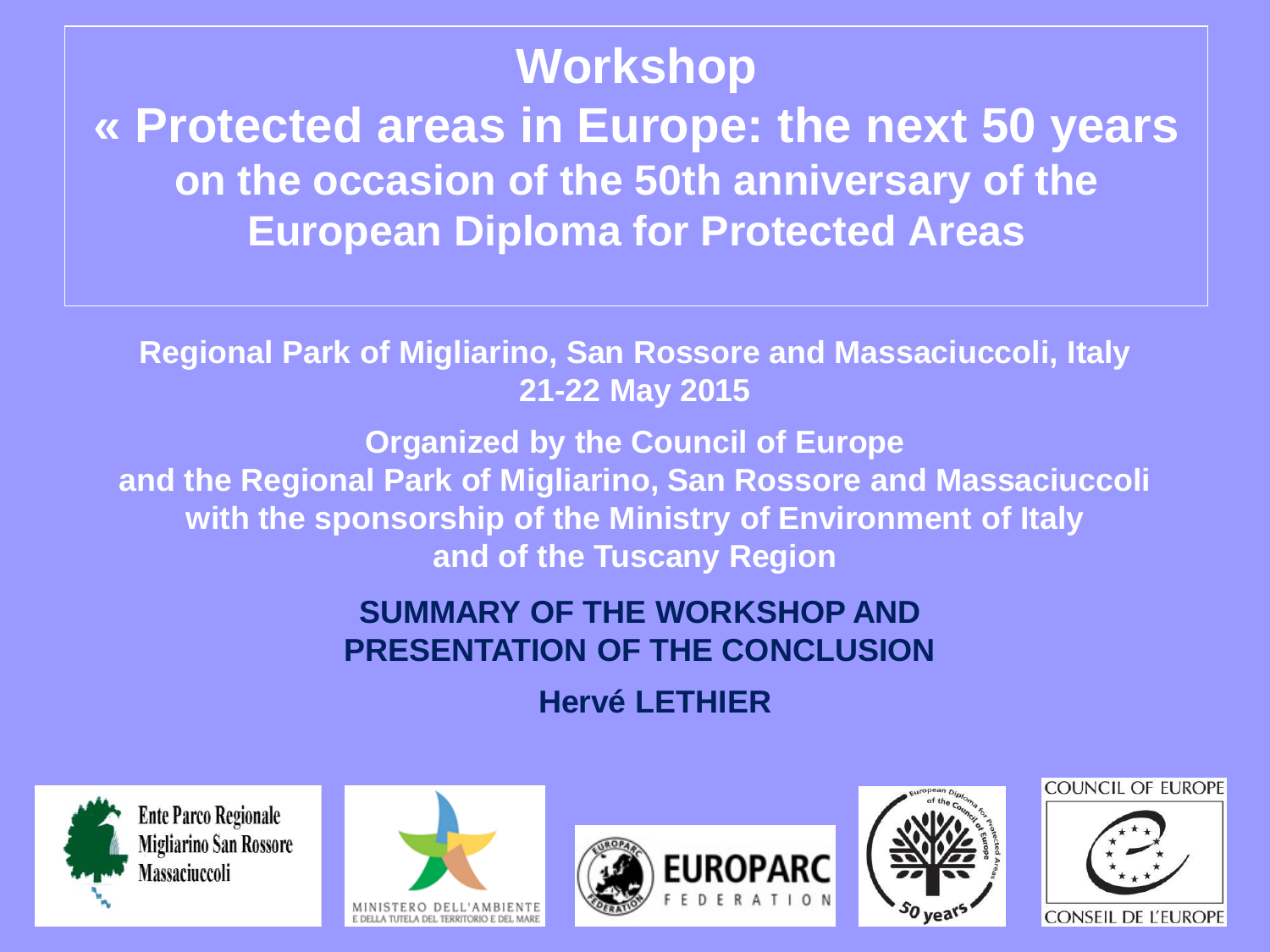- **INTRODUCTION**
- **BACKGROUND**
- **KEYNOTE SPEECH**
- **SESSION 1**
- **SESSION 2**
- **SESSION 3**
- **SESSION 4**
- **CONCLUSION**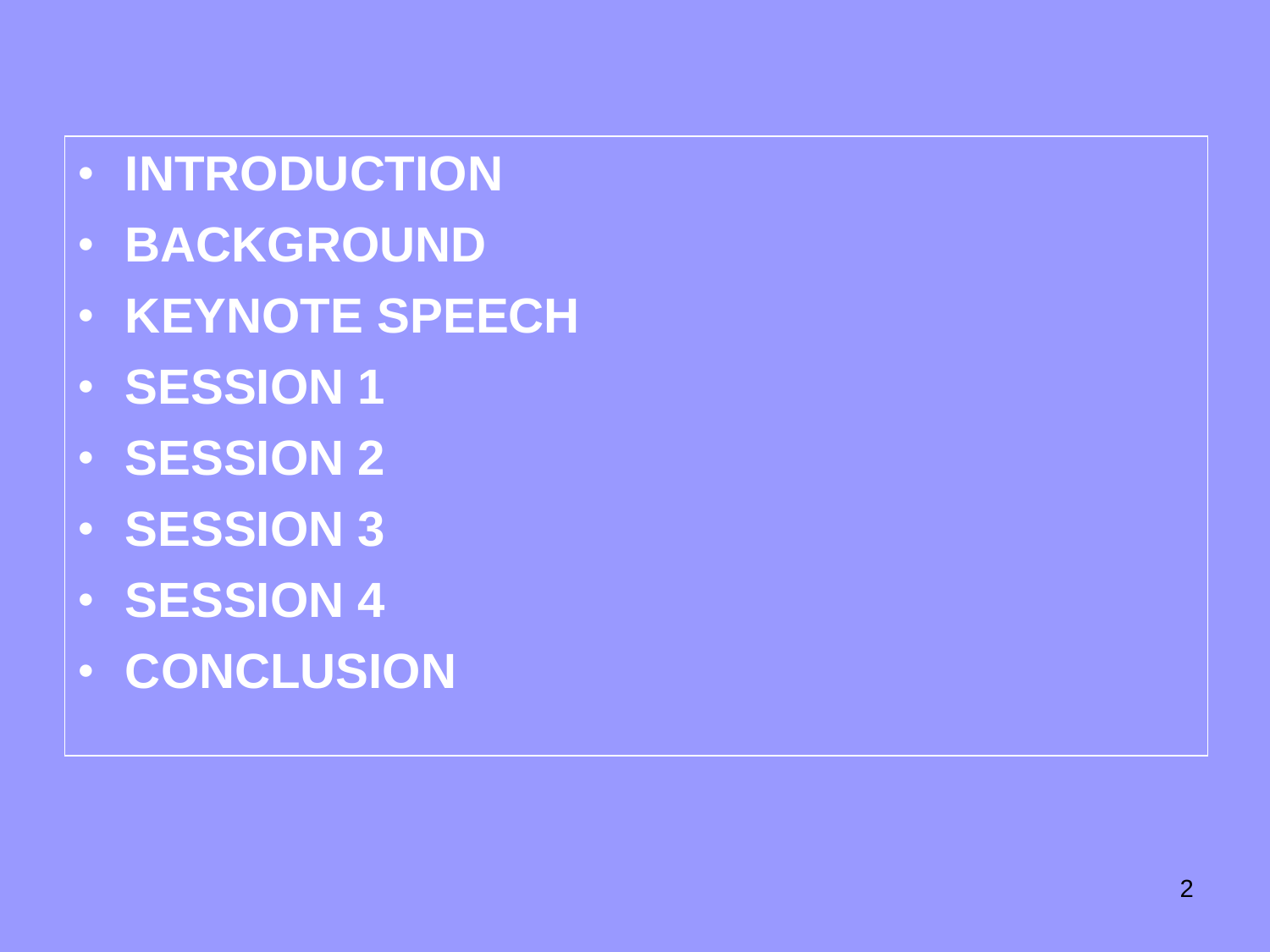# **INTRODUCTION**

- **THE AIMS OF THE WORKSHOP**
	- **TO CELEBRATE THE 5OTH ANNIVERSARY OF THE EDPA …**
	- **TO BRING TOGETHER EDPAs MANAGERS AND EXPERTS (100 participants from 24 countries)**
	- **TO DISCUSS AND EXCHANGE EXPERIENCES AND IDEAS**
	- **HOW TO MEET THE CHALLENGES OF MANAGING PAs**
		- **in an world more and more interconnected**
		- **where technology and globalization change people's perception of nature and the role of PAs**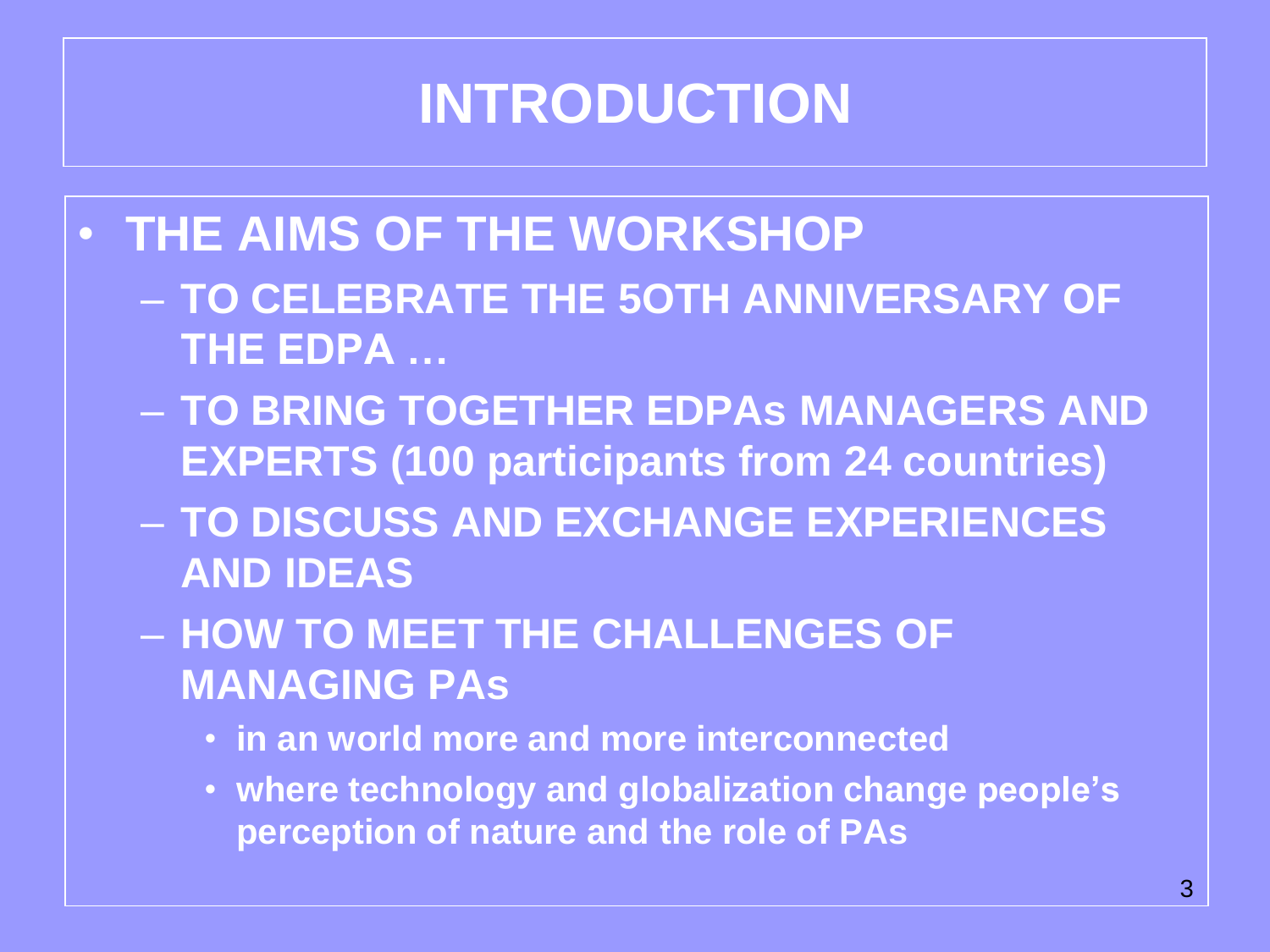### **BACKGROUND**

- **73 EDPAs, 28 countries** *(compared to 47 member States and 51 CPs to the Bern Convention)*
- 66 (90% from 1965 to 2005)
- … **7 from Tayatal to 2014**
- **Achievements … but still much to do**
- **To build a EDPAs network, representative and functional**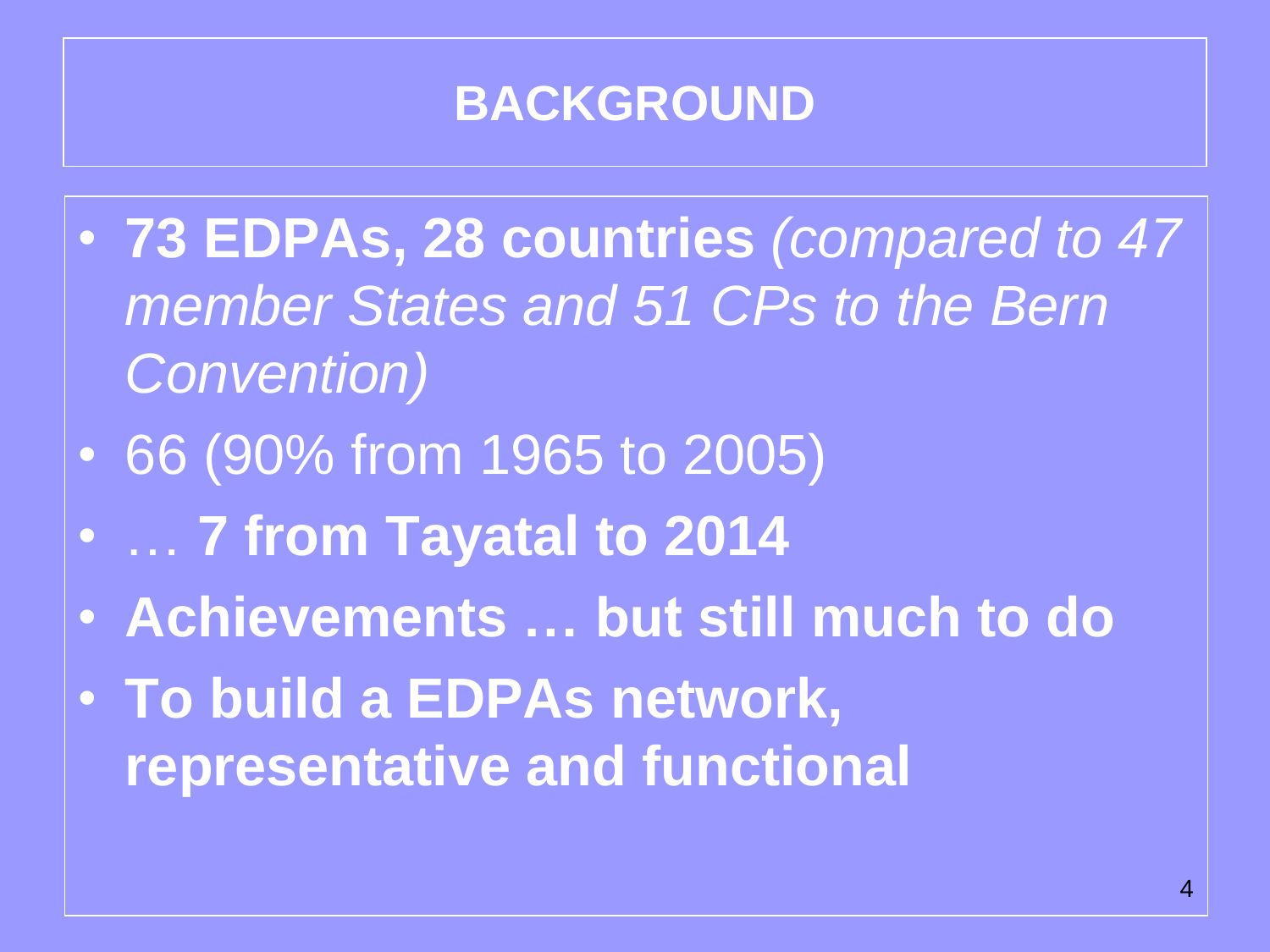## **KEYNOTE SPEECH**

- **A SERIES OF TENDENCIES DURING THE LAST 50 YEARS (pollution, degradation, loss and fragmentation, biodiversity erosion, CC, …)**
- **THE MAIN CHALLENGES A GREATER FOCUS ON :**
	- **ecosystem services**
	- **uplands**
	- **sea and coastal areas**
	- **communication**
- **CONCLUSION … CONTINUING THE EDPA**
	- **a demonstration of sustainability**
	- **a pleasure …**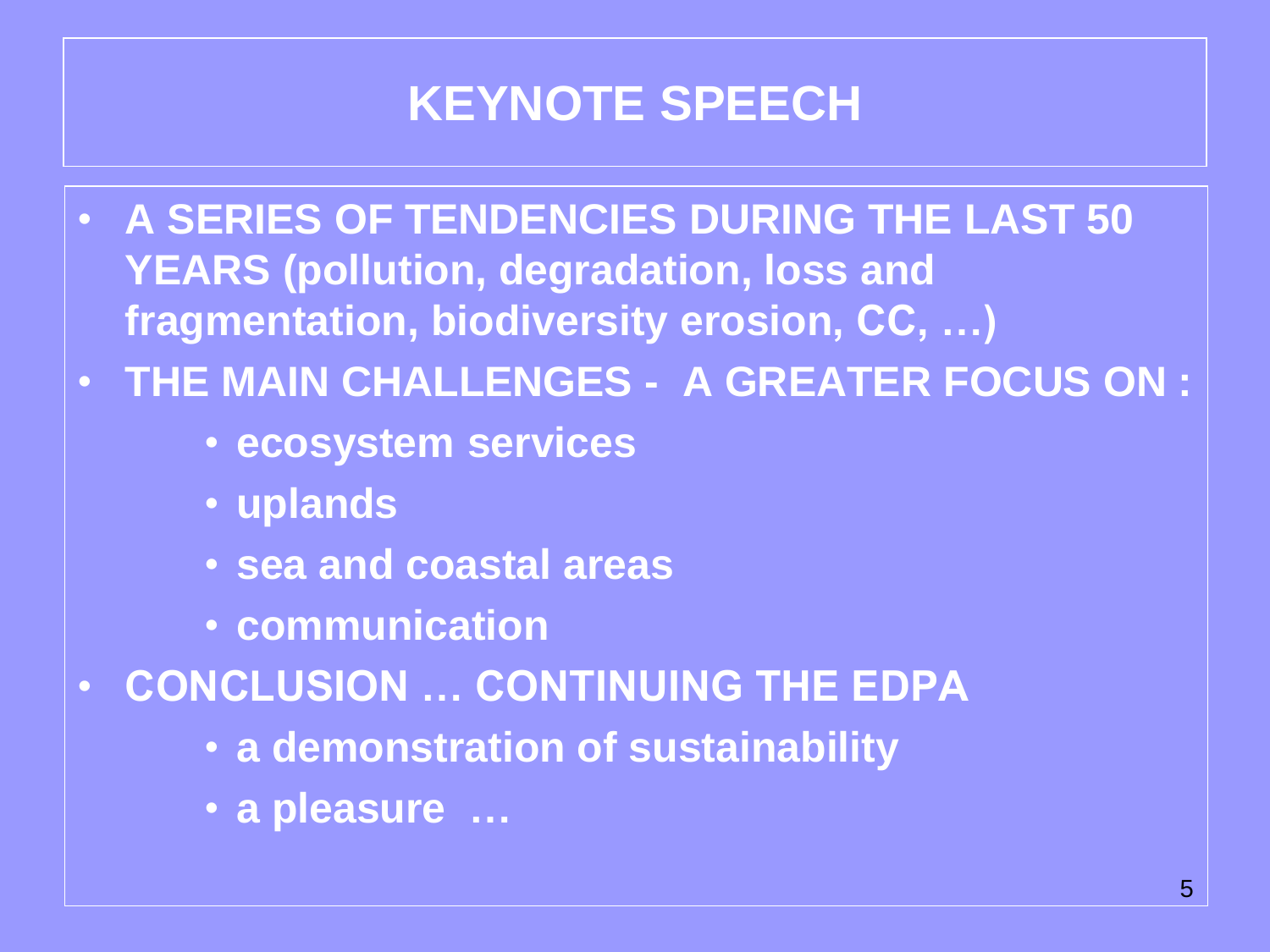#### **SESSION 1**  APPLYING NEW TECHNOLOGIES AND COMMUNICATION TO PAS

- **1 INTRODUCTION + 5 CASE STUDIES**
- **STATEMENT:** according to the ED regulation, EDPAs must be managed in « *an exemplary way* » ; EDPAs should therefore innovate, test, develop and export new approaches and technologies, and contribute to improving PAs management in general
- **CONCLUSION**
	- Needs to improve knowledge on EDPAs and to use/develop innovative monitoring techniques
	- Involve further local stakeholders in EDPAs management through participatory approach and along the management process
	- Develop modern communication tools to reduce pressure on EDPAs wildfife and make people more enthusiastic with nature  $6$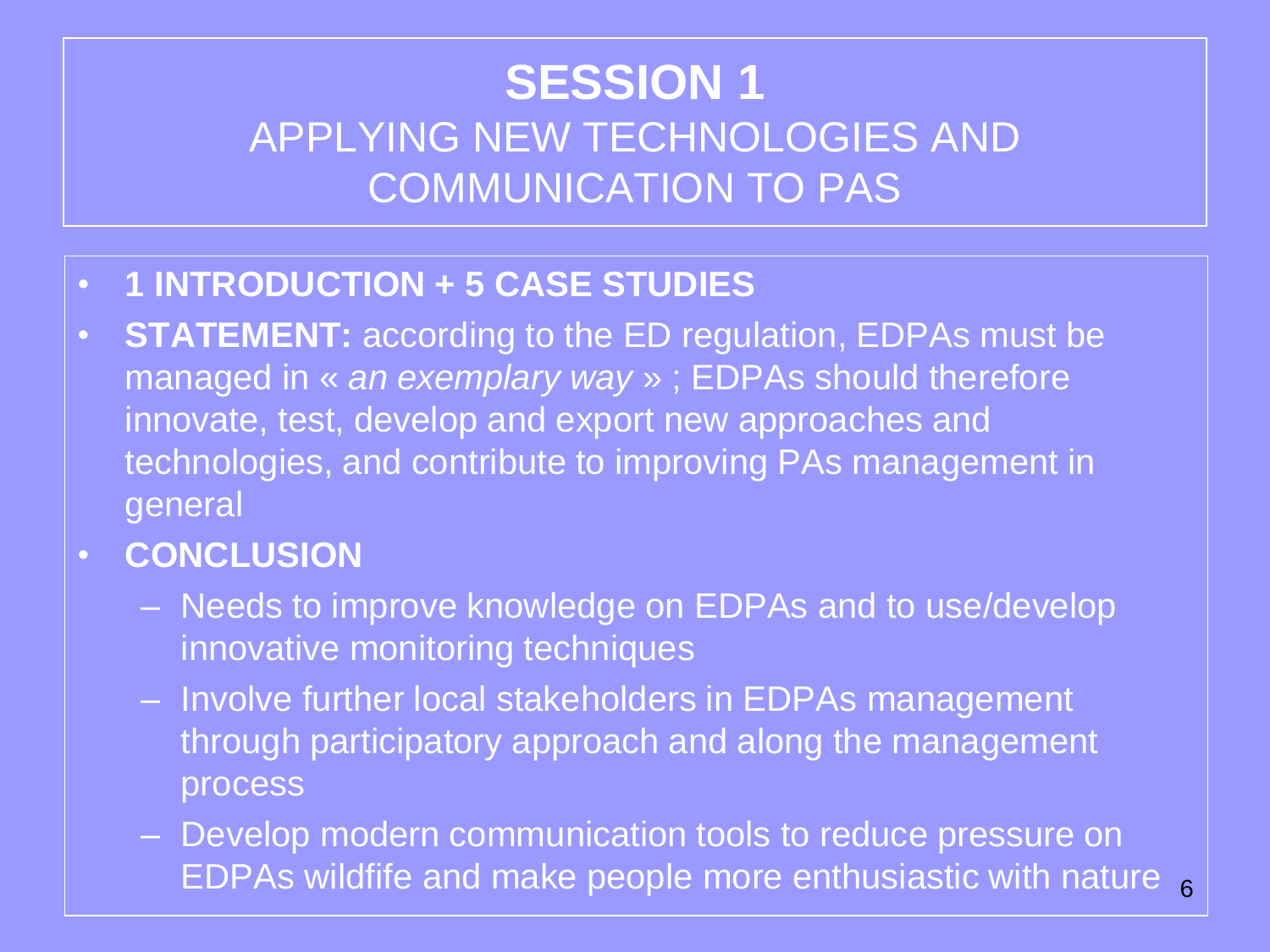#### **SESSION 2 (1)** PAS MANAGEMENT AND CC

- **1 INTRODUCTION + 4 CASE STUDIES**
- **STATEMENT :** EDPAs provide goods and services that contribute to CC adaptation and mitigation and enhancing EDPAs network is needed to secure those amenities and prevent further Carbon emissions
- **CONCLUSION**
	- **ON MANAGEMENT** *STRICTO SENSU*
		- Needs to enhance EDPAs network and make it more diverse, representative and functional
		- Maintain EDPAs integrity and « naturalness » and thus improve their resilience
		- Integrate EDPAs management in the surroundings
		- Develop R/D programmes of activities to improve/deepen knowledge on EDPAs assets, functions and values and adapt their management accordingly, bring flexibility
		- Bring more and further scientific and technical supports to the EDPAs managers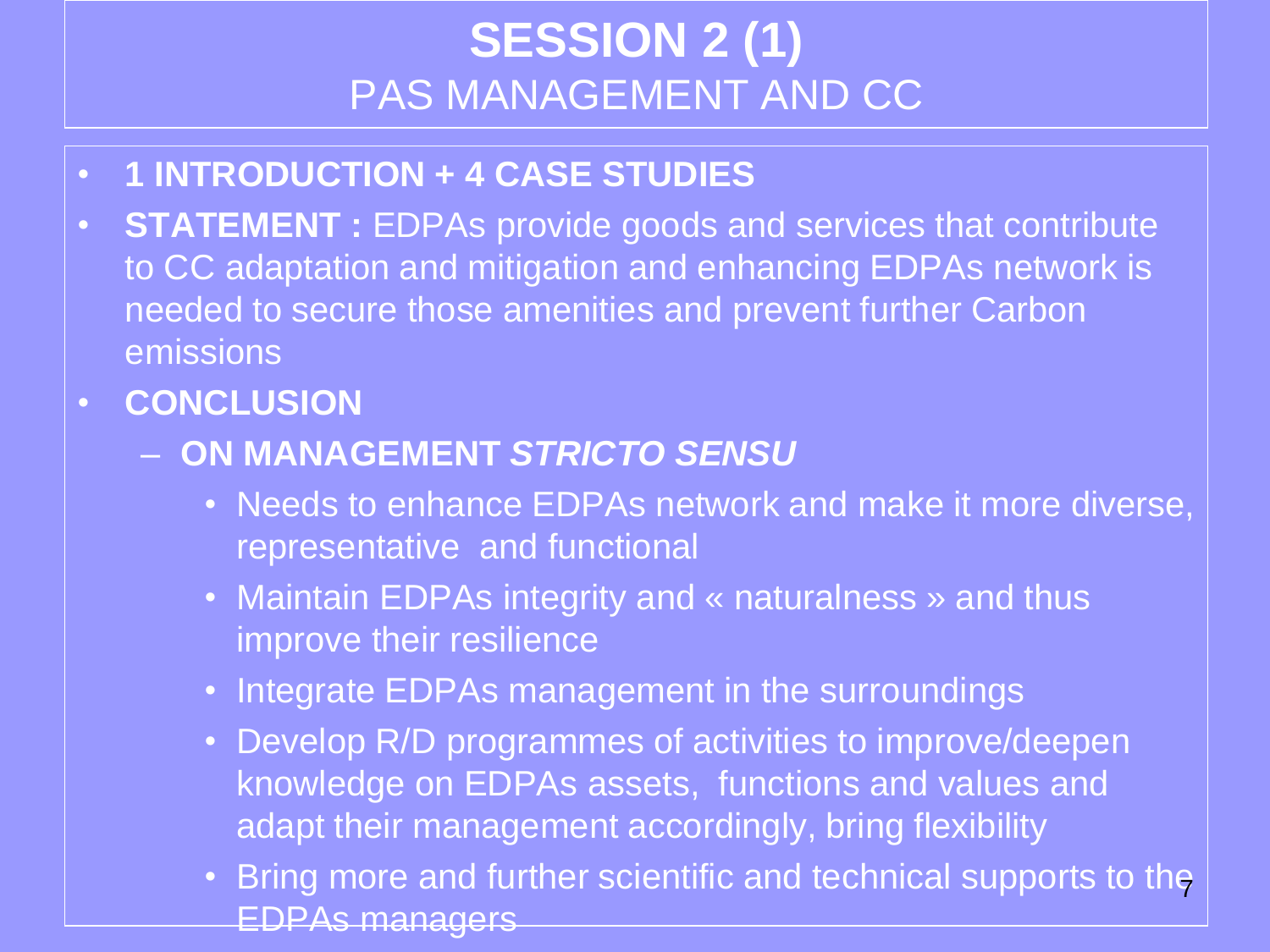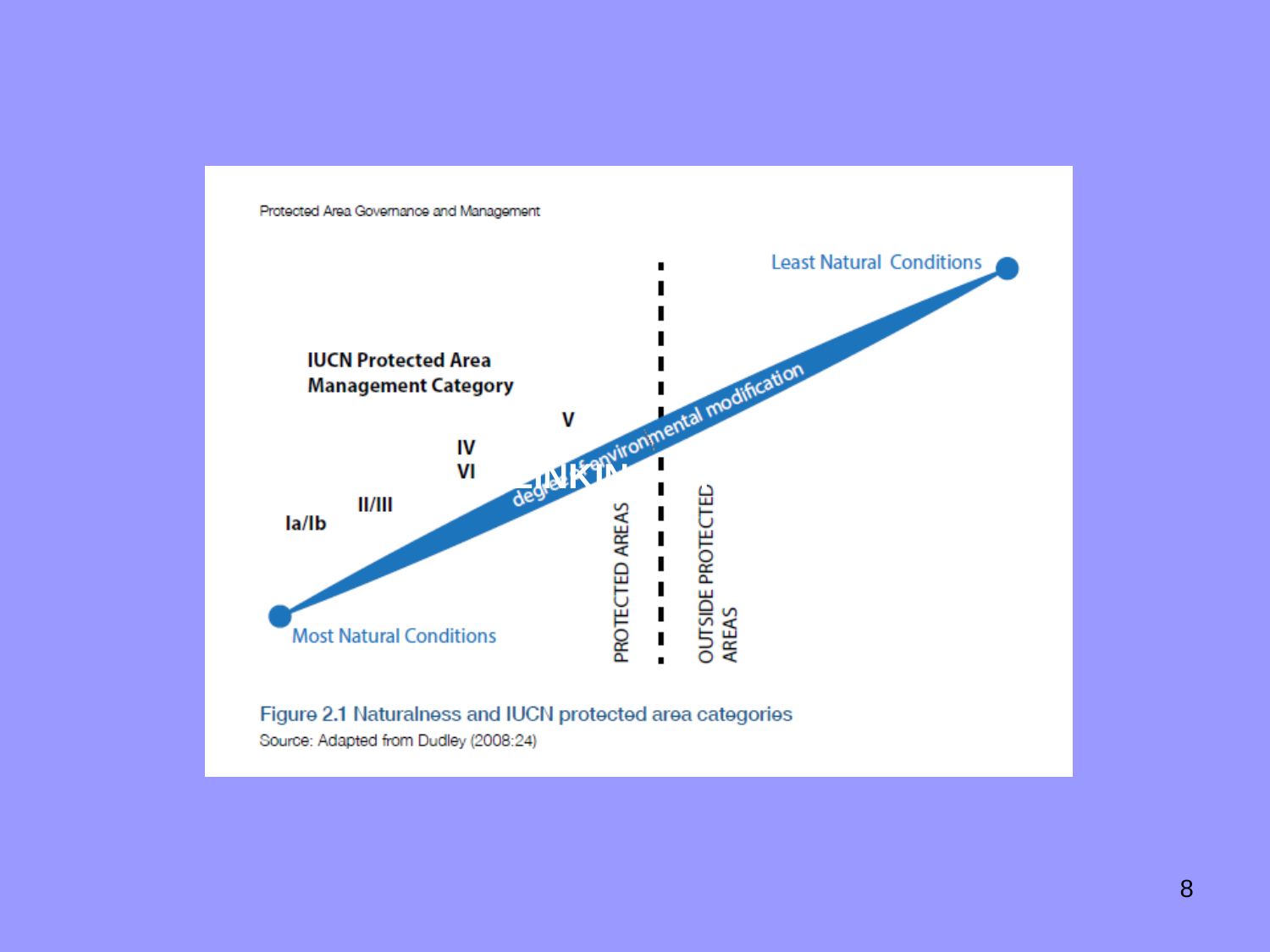#### **SESSION 2 (2)** PAS MANAGEMENT AND CC

#### – **WITH REGARD TO CC**

- Incorporate CC into EDPAs adaptive management and strategic programme of work, including gap analysis and other rapid assessments
- Assess and extend EDPAS network to optimize its capacities and contribution to CC adaptation and mitigation
- Improve internal/external connectivities between EDPAs and link with other PAs to improve ecosytem resilience
- Develop appropriate capacitiies to address new challenges linking with CC (eg. intensive flooding, droughts, storms, erosion, wildfires, rising sea levels, alien/invasive species)
- Innovate and implement methods and tools, strengthen (human, technical and financial) capacities as well, on adaptive and collaborative management (including activities on monitoring, staff training, public awareness and communication) . 9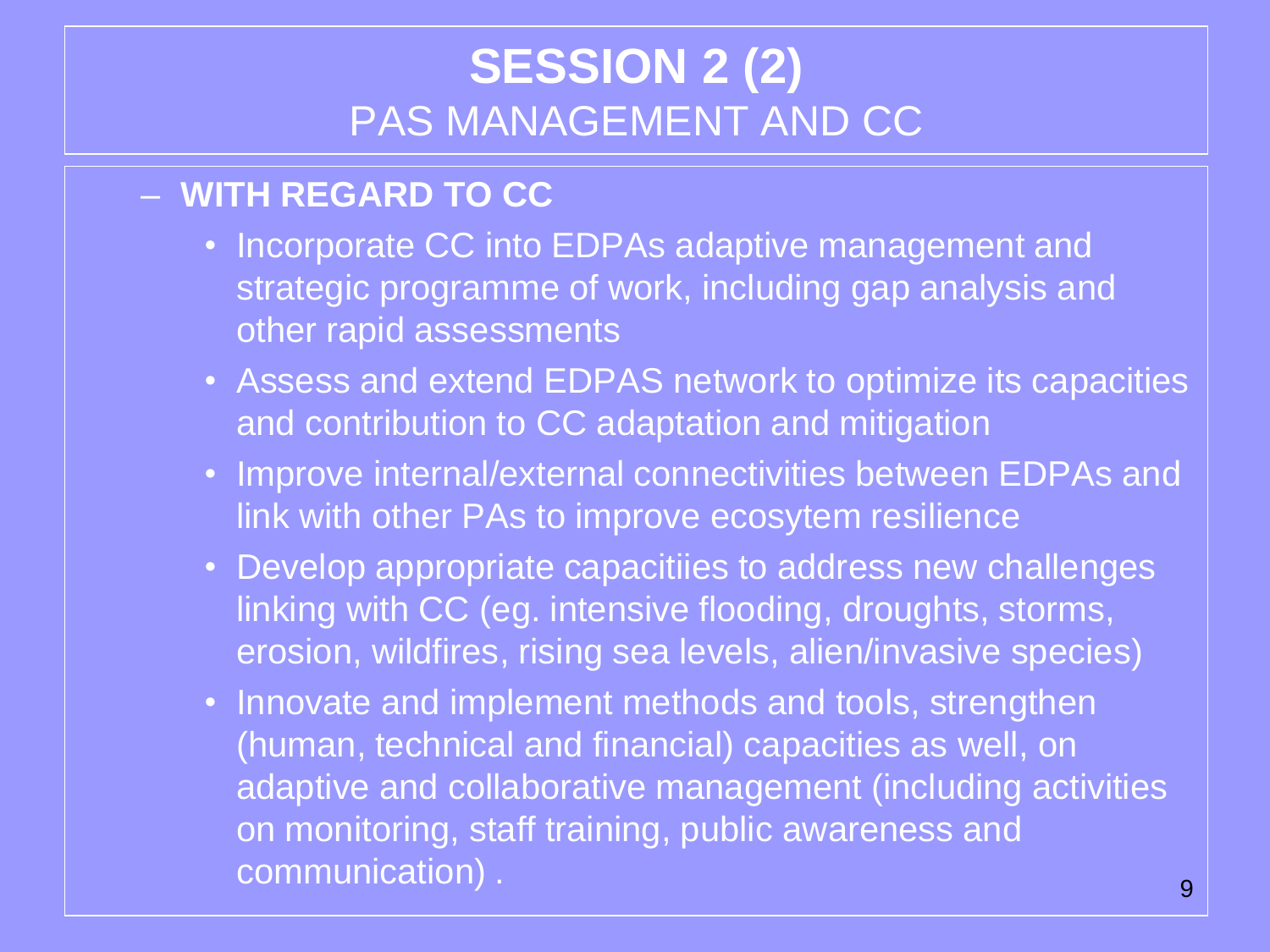## **SESSION 3**  PAS MANAGEMENT AND INVASIVE ALIEN SPECIES

- **1 INTRODUCTION + 4 CASE STUDIES**
- **STATEMENT :** EDPAs can and should play a major role in preventing and mitigating IAS effects in the PanEurope ; they host key natural heritage (species and their habitats), can facilitate responses to incursions on due time, develop public awareness and catalyze actions beyond their boundaries
- **CONCLUSION**
	- Implement the existing IAS guidelines and codes of conduct within the EDPAs
	- Raise up the IAS issue as a priority
	- Set up « RAPPAM » methods to respond promptly to potential or imminent invasions
	- Raise awareness on biological invasions in EDPAs and beyond their boundaries
	- Build up a surveillance, monitoring and information exchange network between EDPAs managers, experts/specialists 10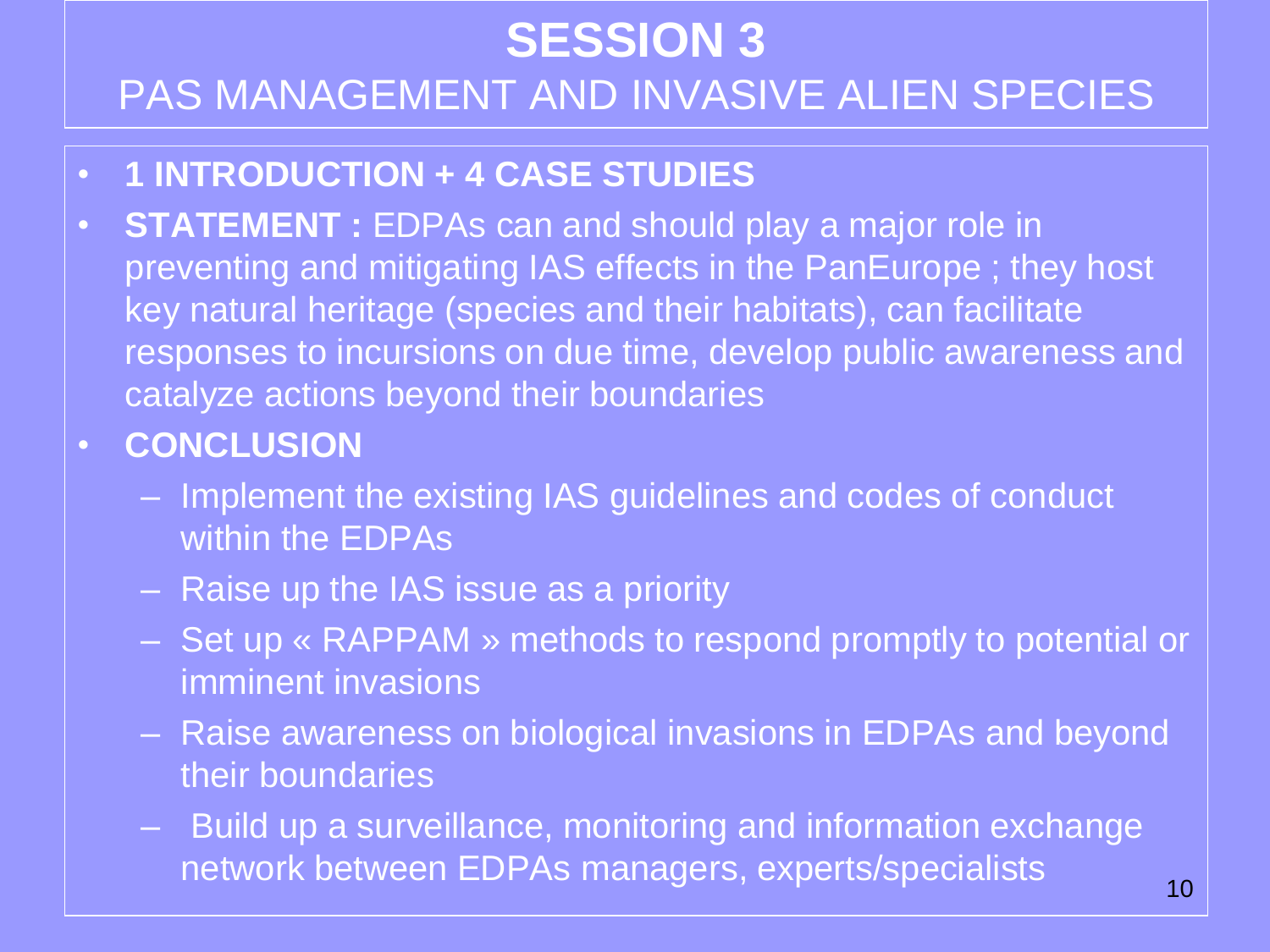#### **SESSION 4**  INNOVATIVE MANAGEMENT

- **1 INTRODUCTION + 5 CASE STUDIES**
- **STATEMENT :** EDPAs are ideally PAs where innovative management tools and methods can and should be established and replicated outside ; they should be technologie « *showcases* » for all PAs.
- **CONCLUSION**
	- Foster participatory management mechanisms (contribution from local people)
	- Experiment and enhance innovative and pilot approaches and tools in EDPAs (adaptive management)
	- Coordinate PAs national and local regulations and management
	- Encourage and catalyse local innovations and eco-friendly initiatives contributing to sustainability and strenthening EDPAs conservation and wise use
	- Promote and develop transectoral cooperation between the local stakeholders from the EDPAs territories and their surroundings 11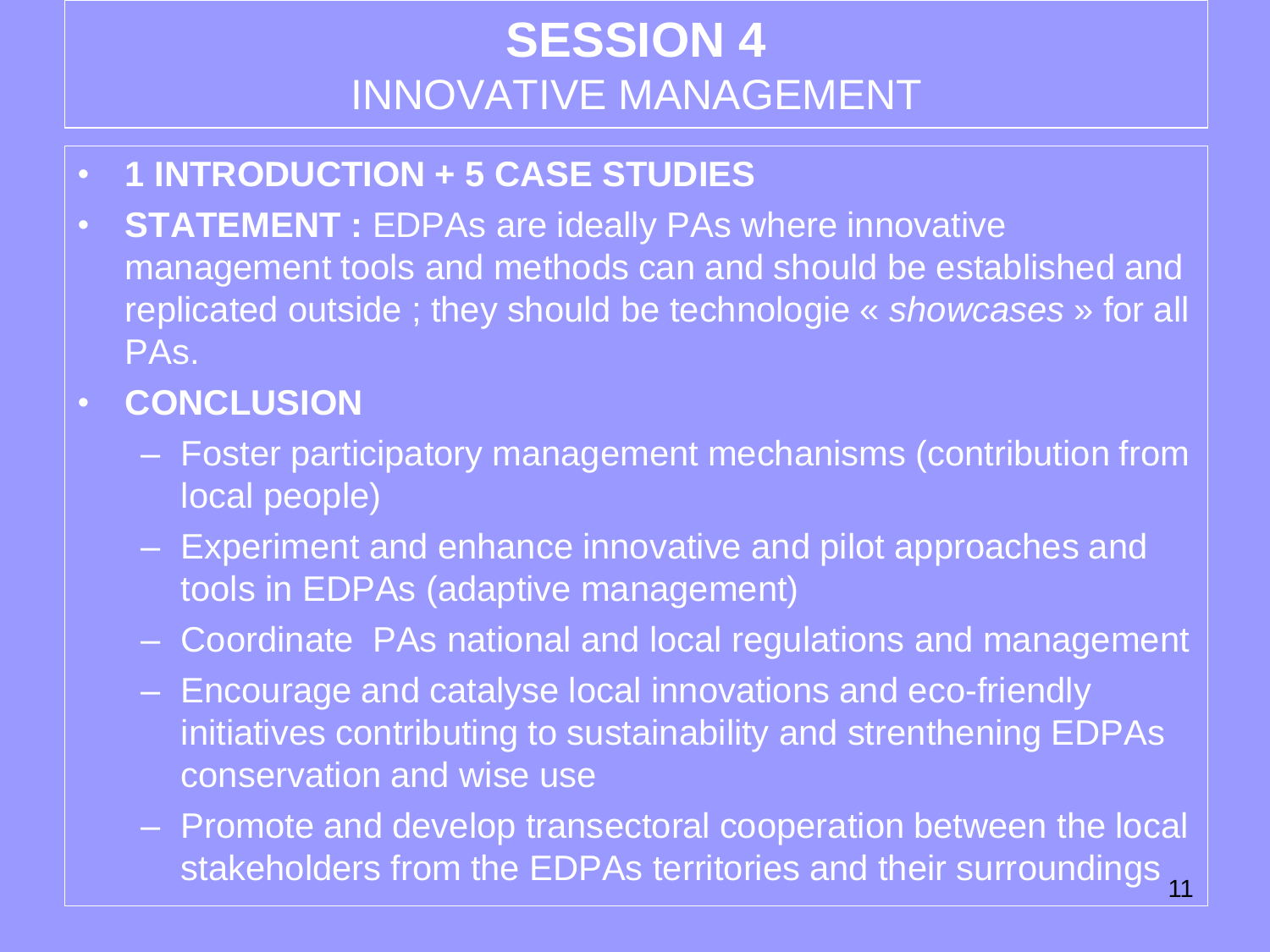# **GENERAL CONCLUSION**

- EDPAs network has become a « *reference* » over the years
- it is useful and the ED has probably never been so much **coveted**
- **in the same time :**
	- PAs management has also become political issues
	- Entered the ecnomic sector (good and services)
	- Threats and degradation have increased drastically
	- Links between PAs and development have strengthened and deepened
- Today, speaking of PAs means thus « *make money* » and address new challenges, like global change (CC)